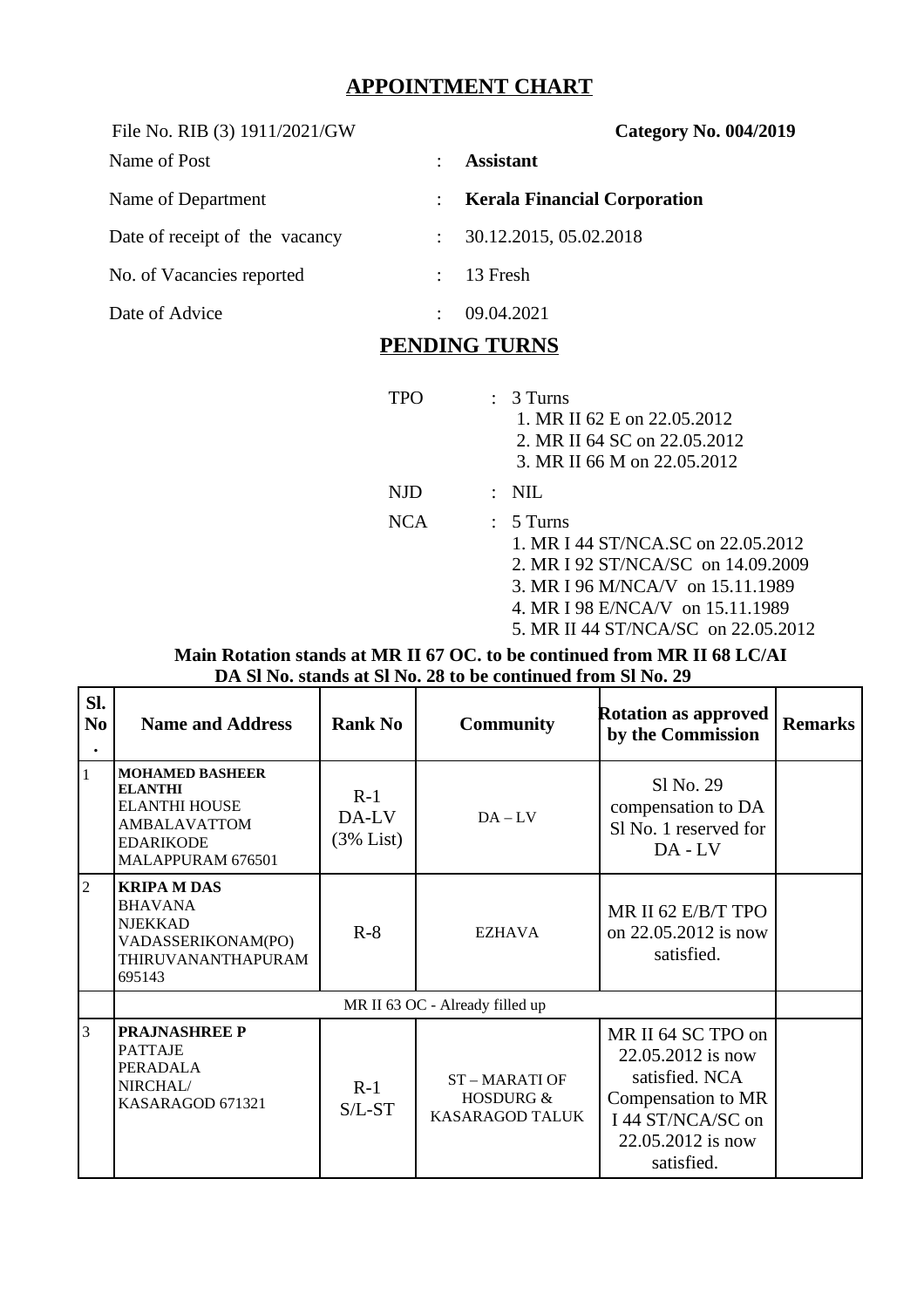|                | MR II 65 OC Already Filled up                                                                                                                         |                             |                                    |                                                                                            |  |  |
|----------------|-------------------------------------------------------------------------------------------------------------------------------------------------------|-----------------------------|------------------------------------|--------------------------------------------------------------------------------------------|--|--|
| $\overline{4}$ | <b>SHAREEFA E P N</b><br>THEKKUMPARAMBIL<br><b>KODUMUDI</b><br>VALIYAKUNNU<br><b>MALAPPURAM</b>                                                       | $R-4$                       | <b>MAPPILA</b>                     | <b>MR II 75 OC</b>                                                                         |  |  |
|                | MR II 67 OC - Already Filled up                                                                                                                       |                             |                                    |                                                                                            |  |  |
| 5              | <b>VINAYACHANDRAN B V</b><br>AUNDIKUDI KADAYARA<br>PUTHEN VEEDU<br>$R-34$<br>KANCHANPAZHINJI P O<br>TRIVANDRUM 695525                                 |                             | <b>LATIN CATHOLICS</b>             | MR II 68 LC/AI                                                                             |  |  |
| 6              | <b>SALABHAPL</b><br>CHAKKACHAMPARAMBIL<br><b>HOUSE</b><br><b>PORATHISSERY</b><br><b>IRINJALAKUDA</b><br><b>PORATHISSERY</b><br><b>THRISSUR 680125</b> | $R-1$<br>DA-HI<br>(3% List) | $DA - HI$                          | DA Sl No. 34<br>Reserved for DA-HI                                                         |  |  |
| 7              | <b>LITHIN THOMAS</b><br>NANGIALIL THAZHATHU<br><b>PATTITHANAM</b><br>KOTTAYAM 686631                                                                  | $R-1$                       |                                    | <b>MR II 69 OC</b>                                                                         |  |  |
| 8              | <b>RASEENA M</b><br>T T HOUSE, NADHEE<br><b>NAGAR</b><br><b>CHAKKUM KADAVU</b><br><b>KALLAI POST</b><br>KOZHIKODE -673003                             | $R-5$                       | <b>MAPPILA</b>                     | MR II 77 OC                                                                                |  |  |
| 9              | <b>SYNAP</b><br><b>ULLAS BHAVAN</b><br>PANNIAMKULANGARA<br><b>LANE</b><br><b>AYYANTHOLE PO/</b><br><b>THRISSUR 680003</b>                             | $R-2$                       |                                    | <b>MR II 71 OC</b>                                                                         |  |  |
|                |                                                                                                                                                       |                             | MR II 72 SC - TPO to keep 50% Rule |                                                                                            |  |  |
| 10             | <b>RAGESHPR</b><br>PARICHUVALAPPIL<br>HOUSE, HOUSE NO: XIV-185<br><b>PORAVOOR</b><br>KARIKKAD-POST<br><b>THRISSUR 680519</b>                          | $R-3$                       |                                    | <b>MR II 73 OC</b>                                                                         |  |  |
|                | MR II 74 E/B/T - TPO to keep 50% Rule                                                                                                                 |                             |                                    |                                                                                            |  |  |
| 11             | MUHAMMED IQBAL TV<br>THAYATHU VEETIL<br><b>KOOLIMADU</b><br><b>PAZHUR</b><br>KOZHIKODE 673661                                                         | $R-68$                      | <b>MAPPILA</b>                     | MR II 66 M TPO on<br>22.05.2012 is now<br>satisfied.                                       |  |  |
|                | MR II 76 M - TPO to keep 50% rule                                                                                                                     |                             |                                    |                                                                                            |  |  |
| 12             | <b>HABEEBAKT</b><br>KANDAM KULANGARA<br><b>HOUSE</b><br><b>KOTTUPADAM</b><br><b>VAZHAYUR PO</b><br>VAZHAYUR 673633                                    | $R-1$<br>$S/L-M$            | <b>MAPPILA</b>                     | MR II 70 V NCA<br>compensation to<br>MR I 96 M/NCA/V<br>on 15.11.1989 is now<br>satisfied. |  |  |